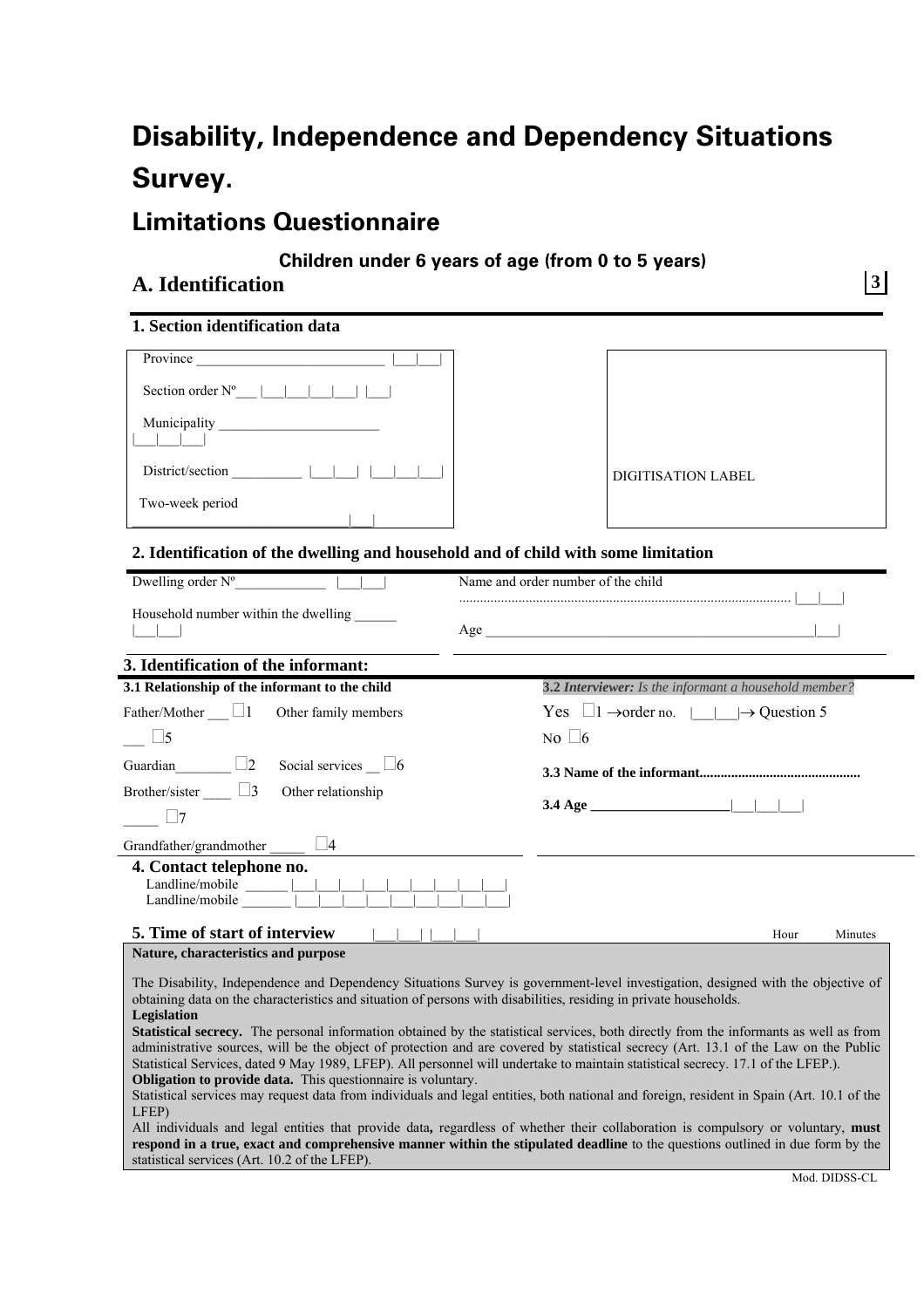# **B. Information relating to limitations, original impairments, aid received and not received and illnesses diagnosed**

#### **Interviewer:**

*Please see section E of the Household Questionnaire and write out from the table of limitations the codes corresponding to the limitations....................* 

*Next ask question 1 and show the TDOM card to the interviewee, completing the corresponding original impairment. If one limitation has the same origin as several impairments, please make a note of the main impairment.* 

## **1. What is the original impairment of each ...................................................... limitation?**

|                            | - |  |  |
|----------------------------|---|--|--|
| Limitations                |   |  |  |
| <b>Original impairment</b> |   |  |  |

|                            |  | 10 |  |
|----------------------------|--|----|--|
| Limitations                |  |    |  |
| <b>Original impairment</b> |  |    |  |

**Interviewer,** *please read the following to the informant***: Next I will ask you some questions on aid received and other aspects of the limitation.**

#### **2. Does he/she receive ............................................ supervision or personal assistance, or any technical assistance?**

| Yes, only supervision or personal assistance. |  | $1 \rightarrow P3$ |
|-----------------------------------------------|--|--------------------|
| Yes, only technical aid.                      |  |                    |
|                                               |  | P4                 |
| Yes, both types of aid                        |  |                    |
| N <sub>0</sub>                                |  | $\rightarrow$ P6   |

**3. Does he/she regard him/herself as ......................................... requiring technical assistance?**

 $Yes$  1  $\rightarrow$  P<sub>5</sub> No  $\Box$ 6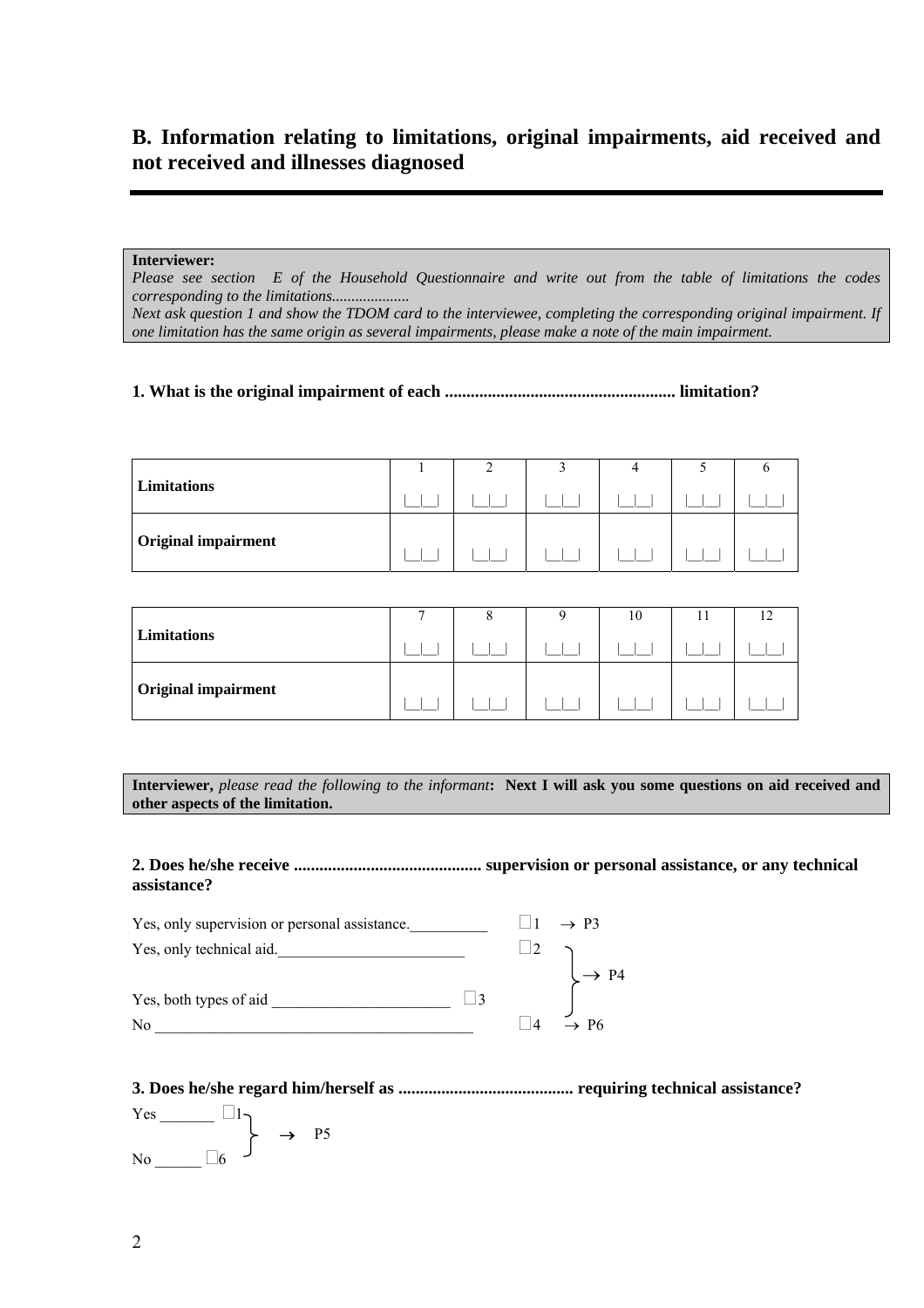**4. Do you regard the technical assistance that ......................................... he/she receives or uses currently meets his/her needs?**

Yes  $\Box$ No, they are insufficient  $\Box$ 6

**5. What overall difficulty would you say he/she has ................................................ in carrying out daily activities appropriate to his/her age when he/she receives technical or personal assistance?** 

| No difficulty                        |  |                              |  |
|--------------------------------------|--|------------------------------|--|
| Moderate difficulty                  |  | $\rightarrow$ P <sub>8</sub> |  |
| Serious difficulty                   |  |                              |  |
| Unable to carry out daily activities |  |                              |  |

**6. Do you regard him/her as ................................................ requiring technical assistance?** 

 $Yes \_$ No  $\Box$ 6

**7. What overall difficulty would you say he/she has ......................................... in carrying out daily activities appropriate to his/her age?** 

| Moderate difficulty |  |
|---------------------|--|
| Serious difficulty  |  |

Unable to carry out daily activities  $\Box$  4

**8. What age was he/she ............................................ when you first suspected issues regarding his/her development?** 

Years  $1 \mid$ 

Months  $2 | \cdot |$ 

## **9. What is the origin of the impairment ...................................... ? ?**

**Interviewer**: *If the child has more than one impairment, please ask about the main one*

| A congenital problem       |                 |                   |
|----------------------------|-----------------|-------------------|
| A problem arising at birth | $\vert \ \vert$ | $\rightarrow$ P11 |
| An illness                 |                 |                   |
| Other causes               |                 |                   |

**10. What age was he/she .............................................. when the impairment started?** 

Years \_\_\_\_\_\_\_\_\_\_\_\_\_1 **|\_\_\_|** 

Months \_\_\_\_\_\_\_\_\_\_\_\_2 **|\_\_\_|\_\_\_|**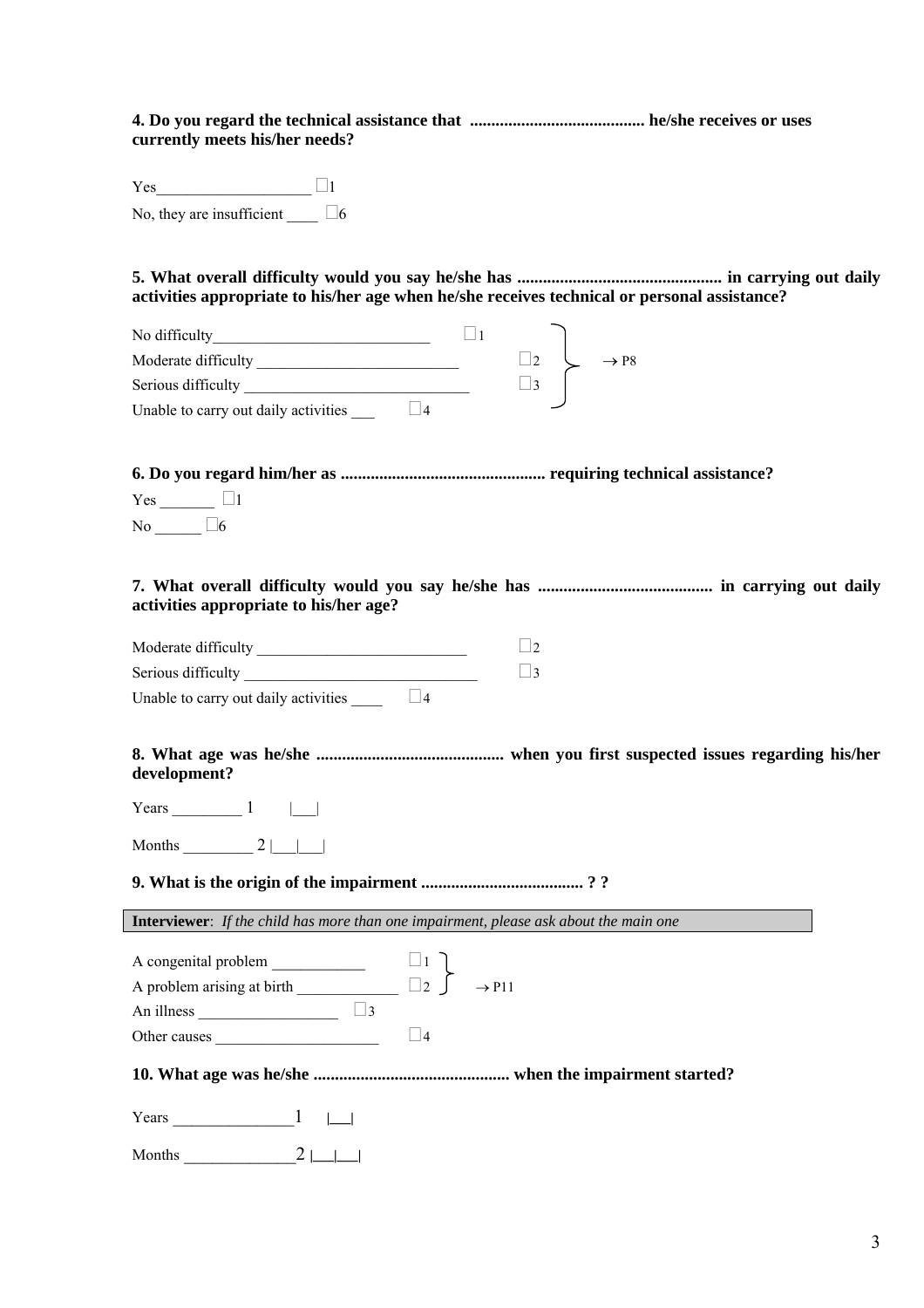## **11. Have you been diagnosed with any of the following illnesses?**

|                                                      | <b>YES</b>     | N <sub>O</sub> |
|------------------------------------------------------|----------------|----------------|
|                                                      | $\vert$ 1      | $\vert$ 16     |
| 2. Down's syndrome                                   | $\Box$         | 6              |
| 3. Autism and other disorders associated with autism | $\vert$ 1      | 16             |
|                                                      | $\Box$         | $\sqrt{6}$     |
|                                                      |                |                |
|                                                      | $\vert$ 1      | 6              |
| 5. Brain damage                                      |                |                |
|                                                      | $\overline{1}$ | 6              |
|                                                      |                |                |
|                                                      | $\vert$ 1      | 6              |
| 7. Spinal cord injury (tetraplegia, paraplegia)      |                |                |
|                                                      | $\Box$ 1       | 6              |
|                                                      | $\overline{1}$ | 6              |
|                                                      |                |                |
| 9. Other congenital malformation                     | $\vert$ 1      | 6              |
|                                                      |                |                |
| 10. Rare illnesses                                   |                |                |

**12. How many children had the mother had before you were born ........................... ?**. Please give the total number of children which the mother of the child had had before his or her birth, both currently alive and deceased.

No. of children \_\_\_\_\_\_\_\_\_\_\_\_\_\_\_\_\_\_\_\_\_\_\_\_\_ |\_\_\_|\_\_\_|

**13. What age was the mother when ............................................ ........................... was born? ?** 

| Under 20 years old      |           |
|-------------------------|-----------|
| Between 20 and 29 years |           |
| Between 30 and 34 years | $\vert$ 2 |
| Between 35 and 39 years |           |
| 40 years or more        |           |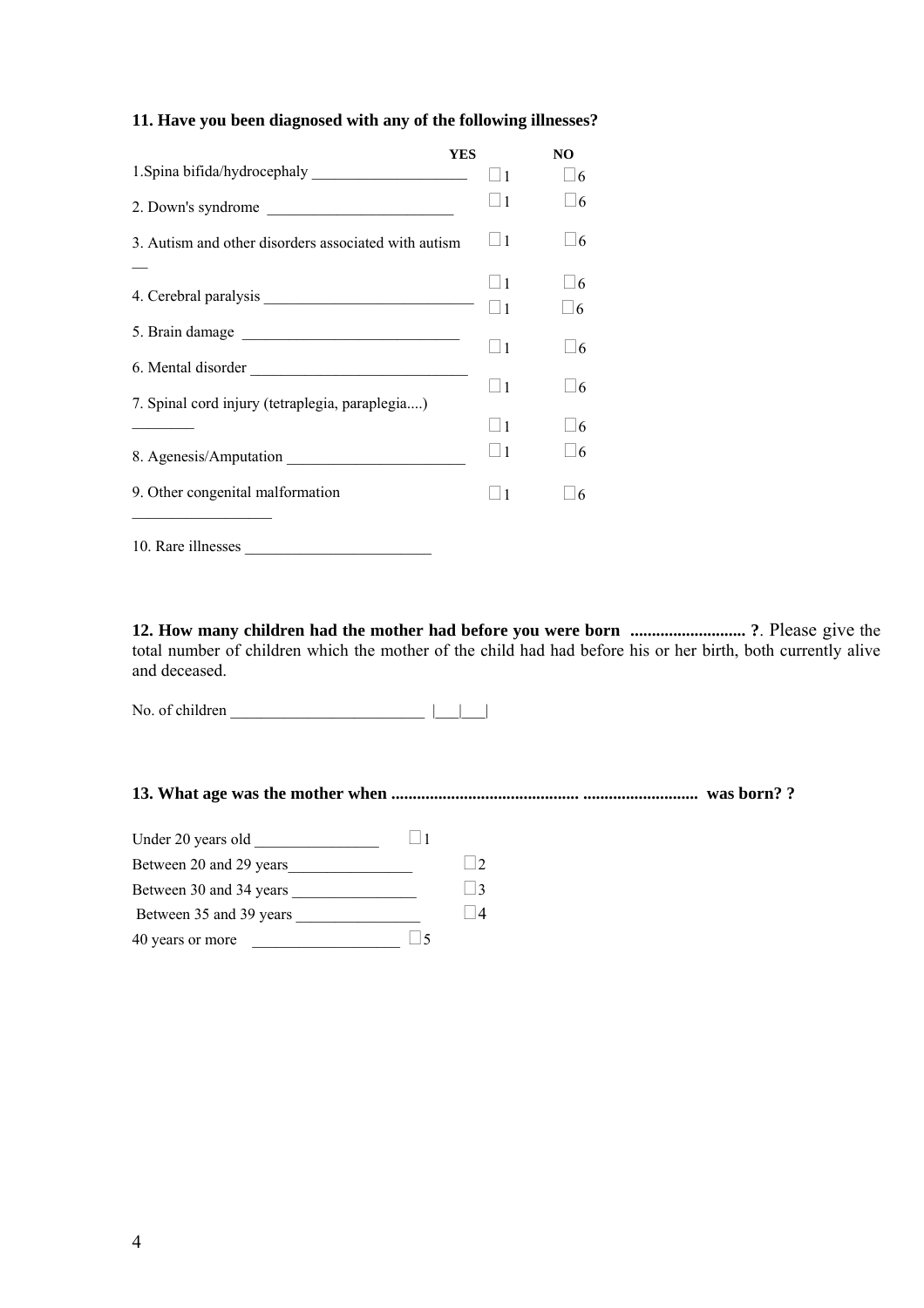# **C. Information relating to changes in residence and membership of NGOs, as a result of a limitation.**

|                                              | Interviewer, please read the following to the informant: Next I will ask you some questions regarding possible |
|----------------------------------------------|----------------------------------------------------------------------------------------------------------------|
| changes of residence and membership of NGOs. |                                                                                                                |

**1. Have you, due to a(n) ................................. limitation ever had to change dwelling and/or place of residence?** 

 $Yes$  1 No  $\_\_$  6  $\rightarrow$  P3

#### **2. What was the main reason for the change of residence and/or dwelling?**

| To enter a collective establishment for a period greater than 6 months                                                                                                                                                        |  |           |      |
|-------------------------------------------------------------------------------------------------------------------------------------------------------------------------------------------------------------------------------|--|-----------|------|
| To have better access to health and social resources                                                                                                                                                                          |  |           |      |
| Environmental reasons                                                                                                                                                                                                         |  | - 13      |      |
| To receive family care and the state of the state of the state of the state of the state of the state of the state of the state of the state of the state of the state of the state of the state of the state of the state of |  | $\vert$ 4 |      |
| Due to obstacles on entering and leaving home                                                                                                                                                                                 |  |           | - 15 |
| Due to obstacles within the home                                                                                                                                                                                              |  | - 16      |      |
| Other reasons                                                                                                                                                                                                                 |  |           |      |

**3. As a result of having a limitation, are you ............................... or your family members of an NGO aimed at disabled persons?** 

 $Yes$  1 No  $\_\_$  6  $\rightarrow$  Section D

**4. What NGO do you belong to on the grounds of his/her limitation? Interviewer:** *Please note literals and codes.*

| ∽<br>. |  |  |
|--------|--|--|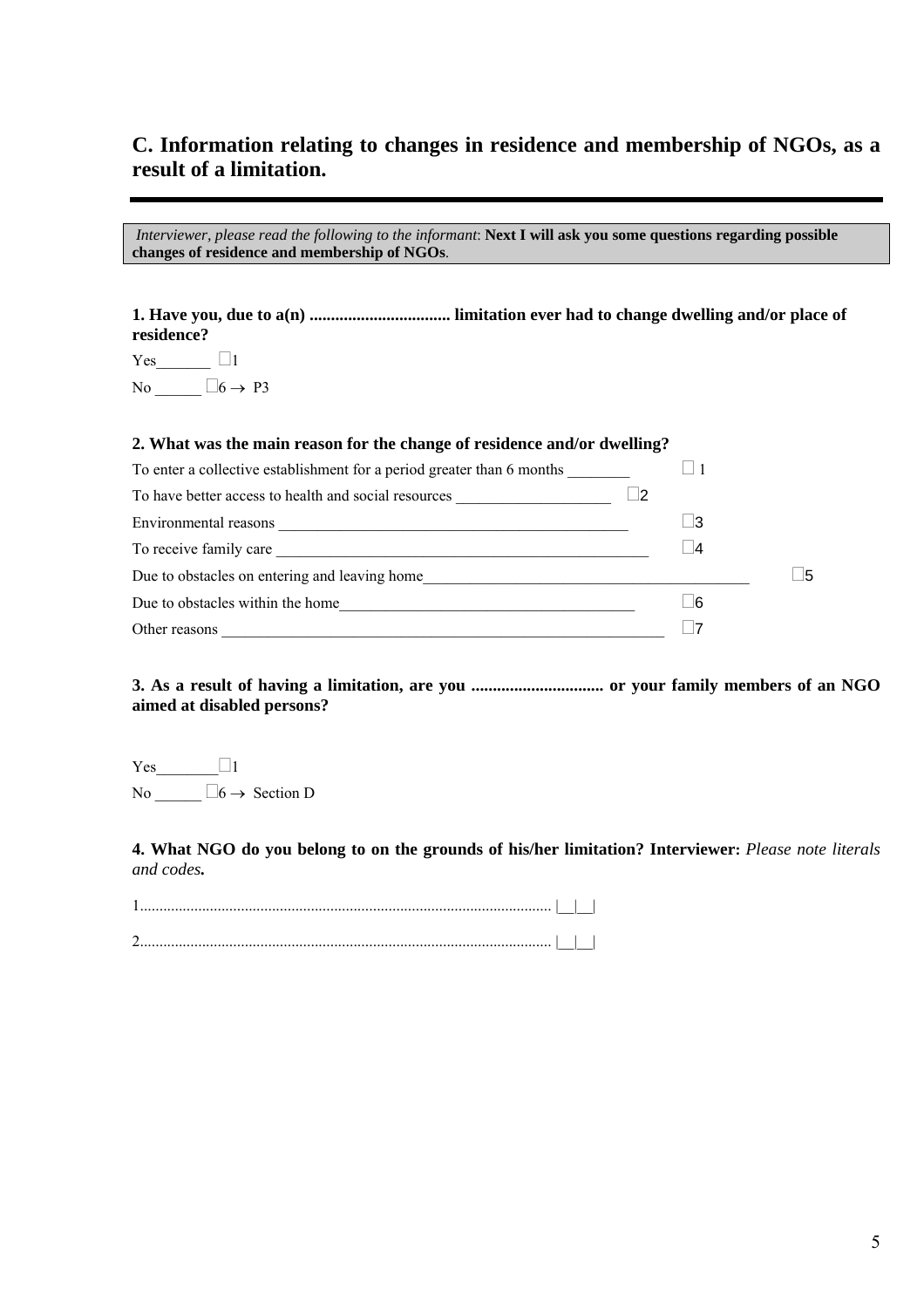## **D. Information relating to health, social and economic benefits.**

**Interviewer: ,***please read to the informant* **This section refers exclusively to those services received due to one or more limitations suffered by the child dealt with in the interview, and not to services received due to other health problems.** 

**1. Do you regard him/her as .................. requiring early learning treatment (stimulation, physiotherapy, speech therapy, ...)?** 

| Yes, he/she requires and receives it |  |
|--------------------------------------|--|
|                                      |  |
|                                      |  |

He/she does not need it  $\Box$ 

**2. As a result of a limitation, have you received..........................................any economic or tax-related benefit in the last 12 months?** 

 $Yes$  1 No  $\qquad \qquad \Box$  6

# **E. Information relating to personal care received by children with a limitation.**

**Interviewer:** *Please refer to the answer provided for question 2 in Section B. If you have marked option 1( yes, only supervision or personal assistance) or 3 (yes, both types of aid) please go to the note preceding question 3.* 

**1. Does he/she you require ......................... personal assistance or care due to his/her limitations?** 

 $Yes$  1 No  $\square 6 \rightarrow$  Section F

## **2. Who do you believe should provide this assistance?**

1. Social or health professional  $\Box$ 2. Another person (family member, non-social or health staff)  $\Box$ 2  $\rightarrow$  Section F  $3.$  Both

**Interviewer,** please read the following to the *informant*: **I shall ask you about the person(s) providing personal care........................................................due to his/her limitations.**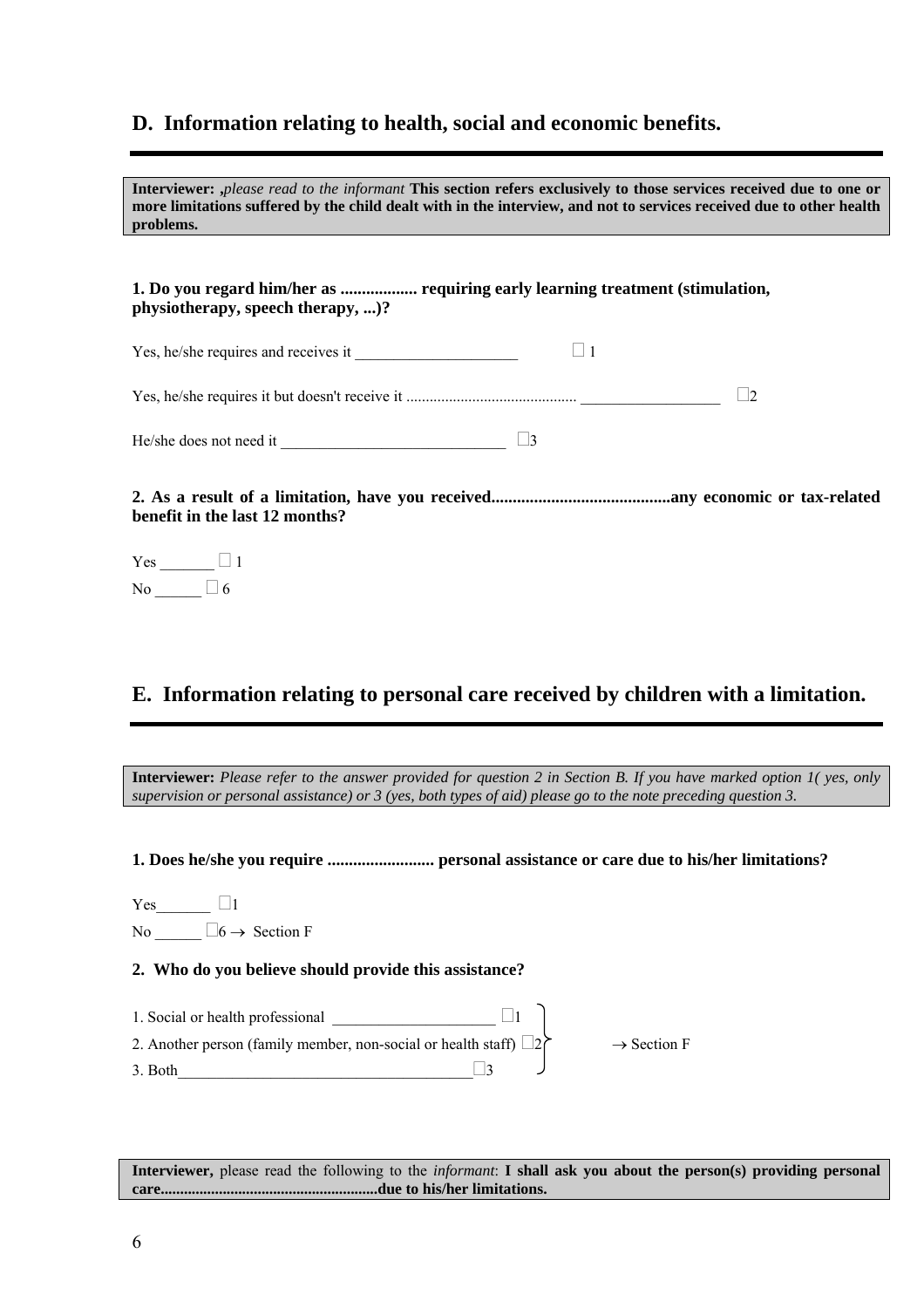**3. Does any person residing in the household and not employed within the household provide special care to ......................... due to his/her limitation(s)? Interviewer:** *Please note his/her order number(s).*

 $Yes \_$ No  $\Box$  6

**4. Does any person residing in the household and not employed within the household provide special care to ...................... due to his/her limitation(s)**

| Yes |           | $\Box$ 1 $\rightarrow$ Order N° $\Box$ 1 $\Box$ $\rightarrow$ Is he or she a social or health professional? Yes $\Box$ No $\Box$ |  |
|-----|-----------|----------------------------------------------------------------------------------------------------------------------------------|--|
|     |           | 2       $\rightarrow$ Is he or she a social or health professional? Yes $\Box$ No $\Box$                                         |  |
|     |           | $3 \mid \cdot \cdot \cdot \cdot$ Is he or she a social or health professional? Yes $\Box$ No $\Box$                              |  |
| No  | $\vert$ 6 |                                                                                                                                  |  |

**5. Does any person not residing in the household provide special care to due to his/her limitation(s)?** 

Yes \_\_\_\_\_\_\_  $\Box$  1 No  $\Box$  6  $\rightarrow$  P7

**6. Which persons not residing in the household provide special care to..........................due to his/her limitation(s)?** 

| His/her mother                                                                                                                   |            | 0 <sub>1</sub> |
|----------------------------------------------------------------------------------------------------------------------------------|------------|----------------|
| His/her father                                                                                                                   | 02         |                |
| His/her sister                                                                                                                   | 03         |                |
|                                                                                                                                  | 04         |                |
|                                                                                                                                  |            | 05             |
|                                                                                                                                  |            | 06             |
| Other relatives                                                                                                                  | 07         |                |
| Non-resident employees who are social or health professionals                                                                    | $\pm 08$   |                |
|                                                                                                                                  | $\pm 09$   |                |
|                                                                                                                                  | $\vert$ 10 |                |
|                                                                                                                                  |            |                |
| Non-public body social services $\qquad \qquad \Box$ 12                                                                          |            |                |
| Private companies                                                                                                                | 13         |                |
| Others<br><u> 1989 - Johann John Stoff, deutscher Stoffen und der Stoffen und der Stoffen und der Stoffen und der Stoffen un</u> | 14         |                |

**7. How many hours a day on average does he/she receive special care from other persons due to his/her limitation(s)?** This excludes care and services received at centres

No. hours \_\_\_\_\_\_\_\_ |\_\_\_\_|\_\_\_\_|